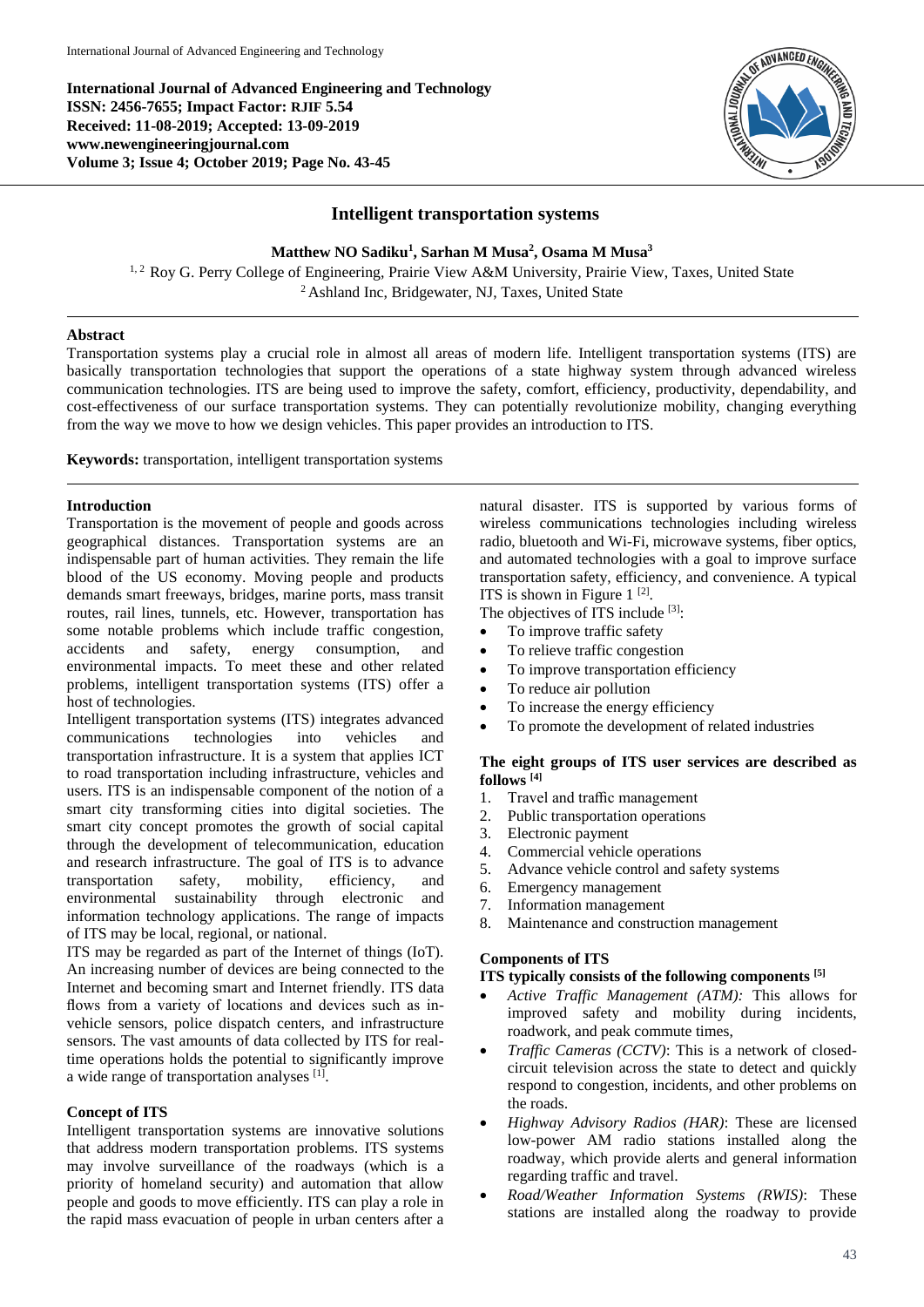weather and road conditions such as road surface temperature, barometric pressure, humidity, wind speed and direction, precipitation, and visibility.

- *Ramp Meters:* These are traffic signals on freeway onramps that alternate between red and green to control the flow of vehicles entering the freeway mainline.
- *Traffic Management Centers (TMC)*: These are the nerve centers for our operations activities gathering real-time information 24/7. This information is used to respond to incidents, deal with other problems that occur, and notify the public and the media of what is happening on the roads.

Some of these components of ITS are shown in Figure  $2^{[6]}$ .

# **ITS Technologies**

The concept of intelligent transport systems was born in the 1980s when a group of transportation professionals conceived the impact that communication technologies could have on surface transportation. In the US, Electronic Route Guidance System was the initial stage of ITS in 1970s. ITS facilitates better public transport services by enhancing safety and mobility while reducing traffic congestion and environmental impact of transportation. ITS is being supported by US Department of Transportation (USDOT) through research, development, adoption, and deployment. The major technological constituents of ITS are  $[7]$ : (1) Various forms of wireless communication for both short-range and long-range data exchange (UHF, VHF, WiMAX, GSM, etc.); (2) Sensing technology – employing sensors to feed control systems with both vehicle-based data (from devices such as radar, RFID readers, infrared- and visible-band cameras), (3) Software to implement and optimize the desired behaviors in these systems.

Other ITS technologies are many including car navigation, traffic signal control systems, electronic toll collection, video automatic number plate recognition, ramp meters, traffic light cameras, traffic-signal coordination, transit signal priority and traveler-information systems, vehicle magnetic signature detection, automatic incident detection, parking guidance and information systems, automatic road enforcement, weather information, etc. Some of these technologies are already deployed across the nation include the following  $[8]$ :

- *Electronic Toll Collection (ETC):* This enables identification of registered vehicles and supports the collection of payment at toll plazas using automated systems. It directly debits accounts of registered users and alerts law enforcers in case of violations. It increases the operational efficiency, mobility, and convenience of toll collection.
- *Ramp Meter (RM):* This meter is installed on freeway ramps. It sends alternate red and green signals to control the flow of vehicles entering the freeway.
- *Red Light Camera (RLC):* RLC detects a motor vehicle that passes over sensors after a traffic signal has turned red. The sensors connect to computers with cameras, which take two photographs (front and rear) of the violation. Traffic police officers review the photographs and mail a citation to the registered owner of the vehicle.
- *Transit Signal Priority (TSP):* TSP gives special treatment to transit vehicles at signalized intersections.

TSP may extend the duration of green signals for public transportation vehicles if necessary.

- *Traveler Information Systems (TIS):* TIS supports many categories of drivers and travelers. Traveler information applications use a variety of technologies, including Internet websites, telephone hotlines, radio, and TV to allow users to make informed decisions regarding trip departures, routes, and mode of travel.
- *Global Positioning System (GPS):* An increasing number of vehicles are equipped with GPS (or satellite navigation systems) that have two-way communication with a traffic data provider. Position readings from these vehicles are used to compute vehicle speeds.

# **Examples of ITS**

## **Some examples of the applications of ITS include [9]**

- Real time information, both for public transport and private road transport, which can improve safety.
- The use of geographical information systems (GIS) and relational databases to keep inventories of transport infrastructure in an area.
- Detailed route planning information (often in real time) for both public transport and car users.
- Parking guidance systems, to reduce parking search time.
- Public transport information in various formats (e.g. audible) for disabled people.
- High-occupancy vehicle lane cameras that identify vehicles violating HOV requirements.

Some of these examples of ITS applications are illustrated in Figure  $3^{[10]}$ .

## **Benefits and challenges**

The purpose of ITS technology is to share information that can prevent potential accidents, keep traffic moving, and decrease the negative environmental impacts of the transportation on our society. Government leaders favor ITS because of its promise to significantly improve the efficiency of existing transportation systems. ITS enhances safety, reduces risk, increases comfort, improves mobility, optimizes traffic efficiency, promotes sustainability, and minimizes traffic problems in a number of situations. The key beneficiaries of ITS safety improvements are travelers, businesses, and transportation agencies. Leveraging citizens with an ITS can save their time and make their city smarter. The homeland security can use the data available from ITS. ITS will decrease accidents by way of safe driving support and reduce traffic congestion by providing ongoing congestion information. ITS plays a major role in reducing the negative environmental impact of transportation and achieving sustainable development requirements. It can also contribute to poverty reduction by improving the travel costs.

The proliferation of ITS projects has inevitably led to problems of compatibility and interoperability within and across nations. Developing ITS standards at national and international levels is important. The deployment of ITS also raises significant issues with respect to personal privacy. It seems likely that some form of privacy regulation is on the way  $[11]$ .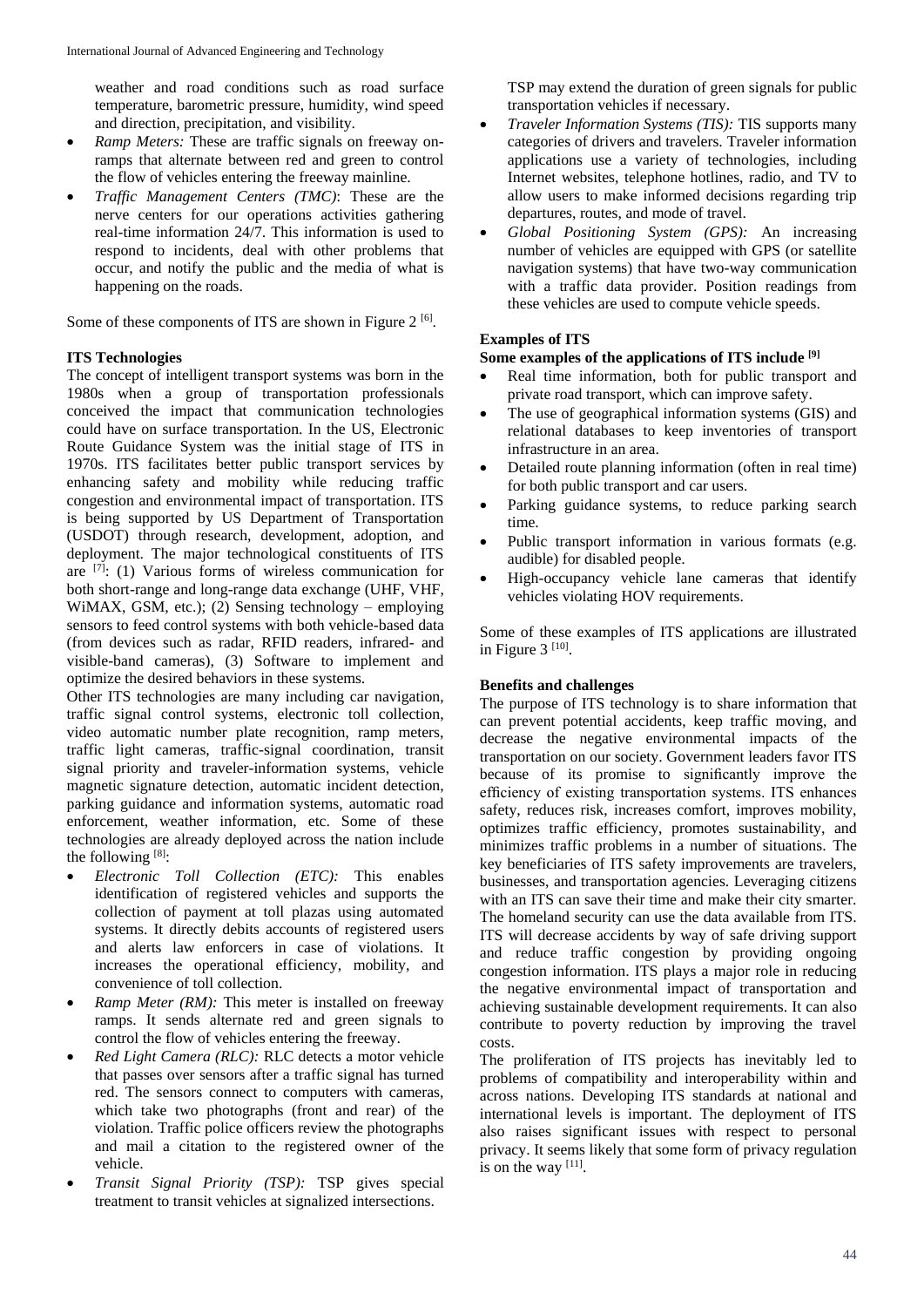

Fig 1: A typical ITS [2].

![](_page_2_Figure_3.jpeg)

**Fig 2:** Components of ITS [6] .

![](_page_2_Figure_5.jpeg)

Fig 3: Examples of ITS applications [10].

## **Conclusion**

ITS applies ICT technologies to the transport sector and integrates people, roads and vehicles and significantly contributes to improve road safety, efficiency and comfort, as well as environmental conservation. Although ITS is

often associated with road traffic, other transport modes (such as s and air traffic) are becoming ITS. ITS is widely accepted and used worldwide. It is increasingly being used by developing nations to improve traffic in rapidly growing cities. It is paving the way for automation in the transport sector. New smart transportation models and technologies are emerging globally.

ITS World Congress is an annual trade show to promote ITS technologies. In the US, each state has its own ITS chapter that holds a yearly conference to promote ITS technologies. The days of adding more lanes to ease congestion is gone. New technologies such as ITS are designed to improve surface transportation.

#### **References**

- 1. Smith BL, Venkatanarayana R. Realizing the promise of intelligent transportation systems (ITS) data archives," Journal of Intelligent Transportation Systems. 2005; 9(4):175-185.
- 2. The future of Intelligent Transport Systems (ITS)," November 2011, https://mubbisherahmed.wordpress.com/2011/11/29/the -future-of-intelligent-transport-systems-its/
- 3. "Brief introduction to intelligent transportation system," ITShttps://www.freeway.gov.tw/UserFiles/File/Traffic/ A1%20Brief%20introduction%20to%20Intelligent%20 Transportation%20System,%20ITS.pdf
- 4. Intelligent Transportation System-I, in Transportation Systems Engineering, Chapter 48, Unknown Source. "Intelligent transportation systems (ITS) operations," Unknown Source.
- 5. Intelligent Transport Systems (ITS): Introduction Guide," http://www.jsce-

int.org/system/files/ITS\_Introduction\_Guide\_2.pdf